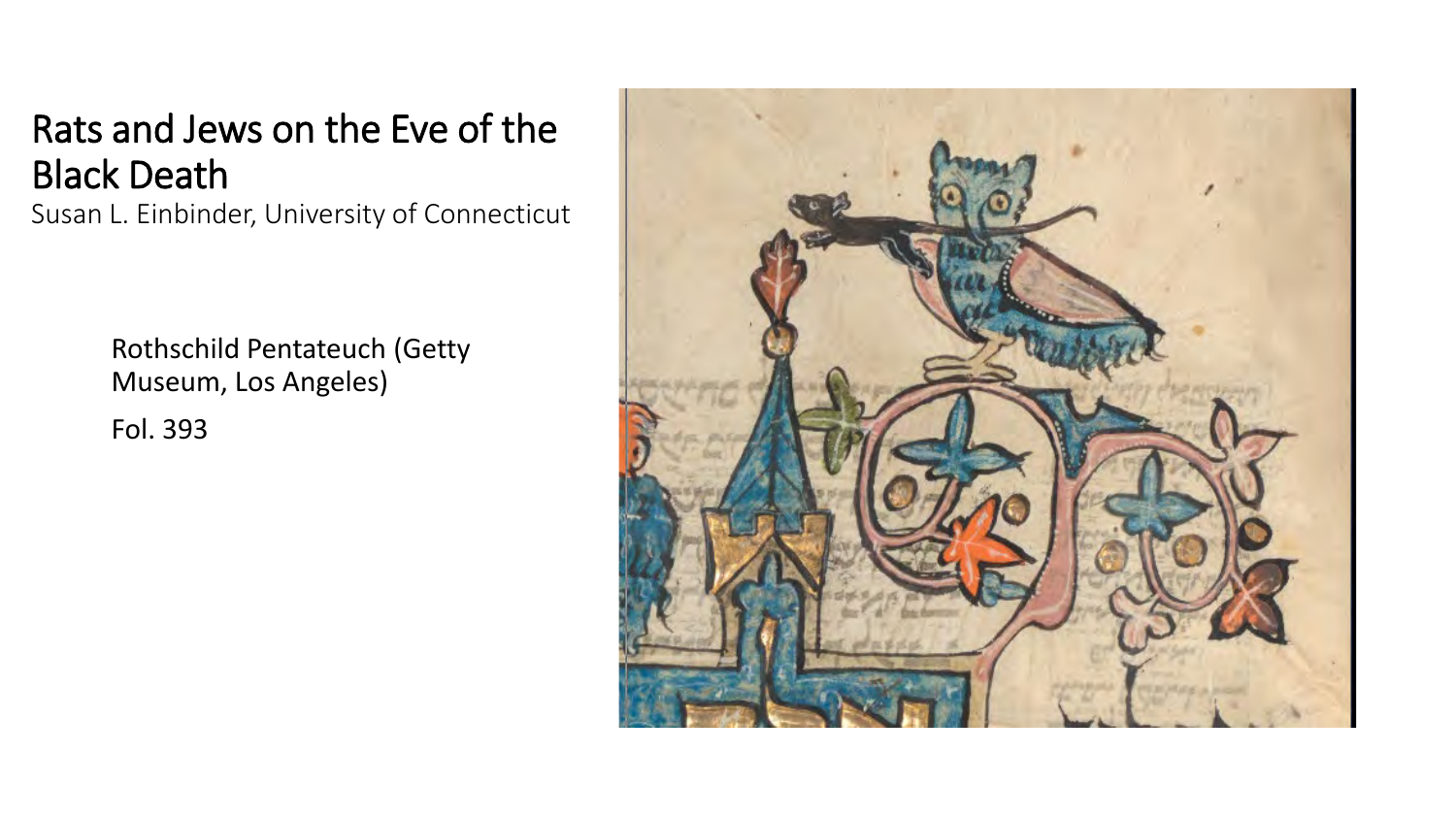Ibn Sahula, *Meshal haQadmoni*, ed. and transl. R. Loewe (Oxford/Portland, OR: Littman Library 2004), Book III, illustrations in Volume 2, pp. 358-359.

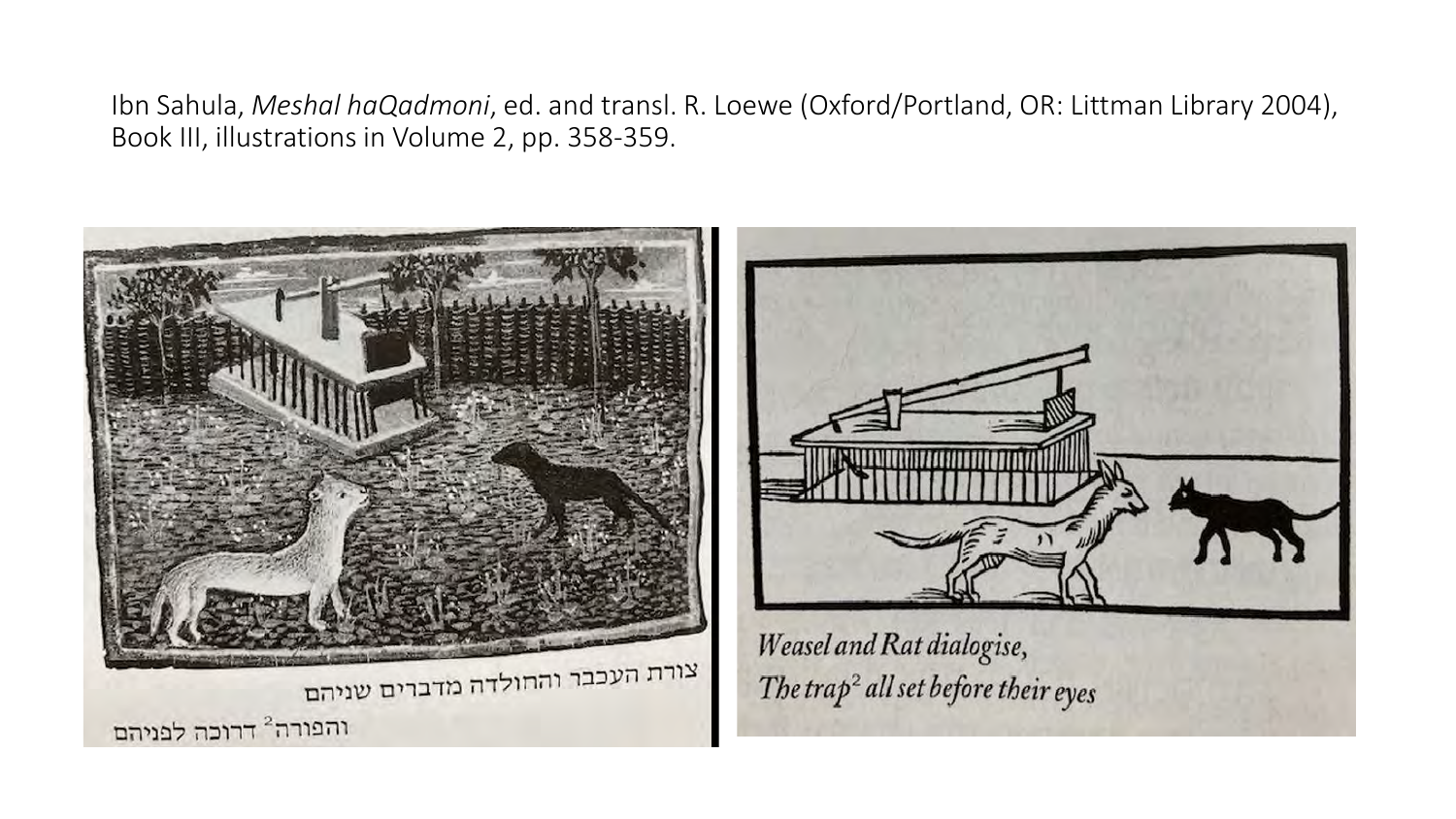Robert Campon, Mérode Altarpiece, ca. 1427-32. Cloisters Museum, NY: https://www.metmuseum.org/art/collection/search/470304



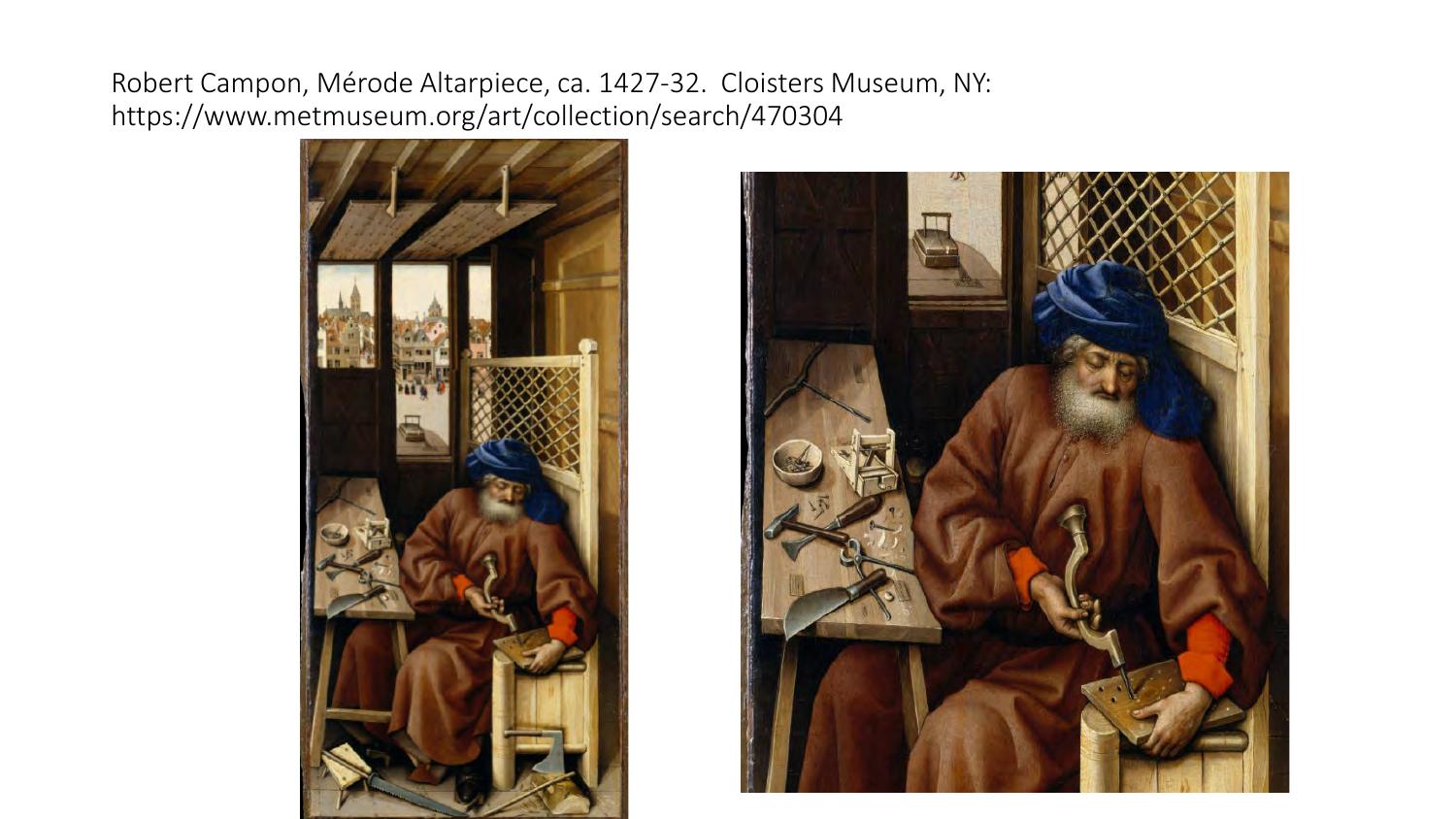Someone asked a sage: rodents have eaten from my bread and may I eat from it? The sage responded, and why not? He answered him, lest I forget my learning *(talmudi*); I am wary of eating anything that might cause forgetting [my] learning but now I am hungry. The sage replied, you are not culpable "unless you deliberately remove [your studies] from your heart" [Avot 3:8]. I see that you are not occupied with Torah but idle when you might be. All day you do nothing the Torah says but go about with ignoramuses and listen to their foolishness. It would be better for you if you didn't avoid [foods] that cause forgetfulness so that you might forget some of your foolish doings! [*Sefer Hasidim Bologna*, s. 1008]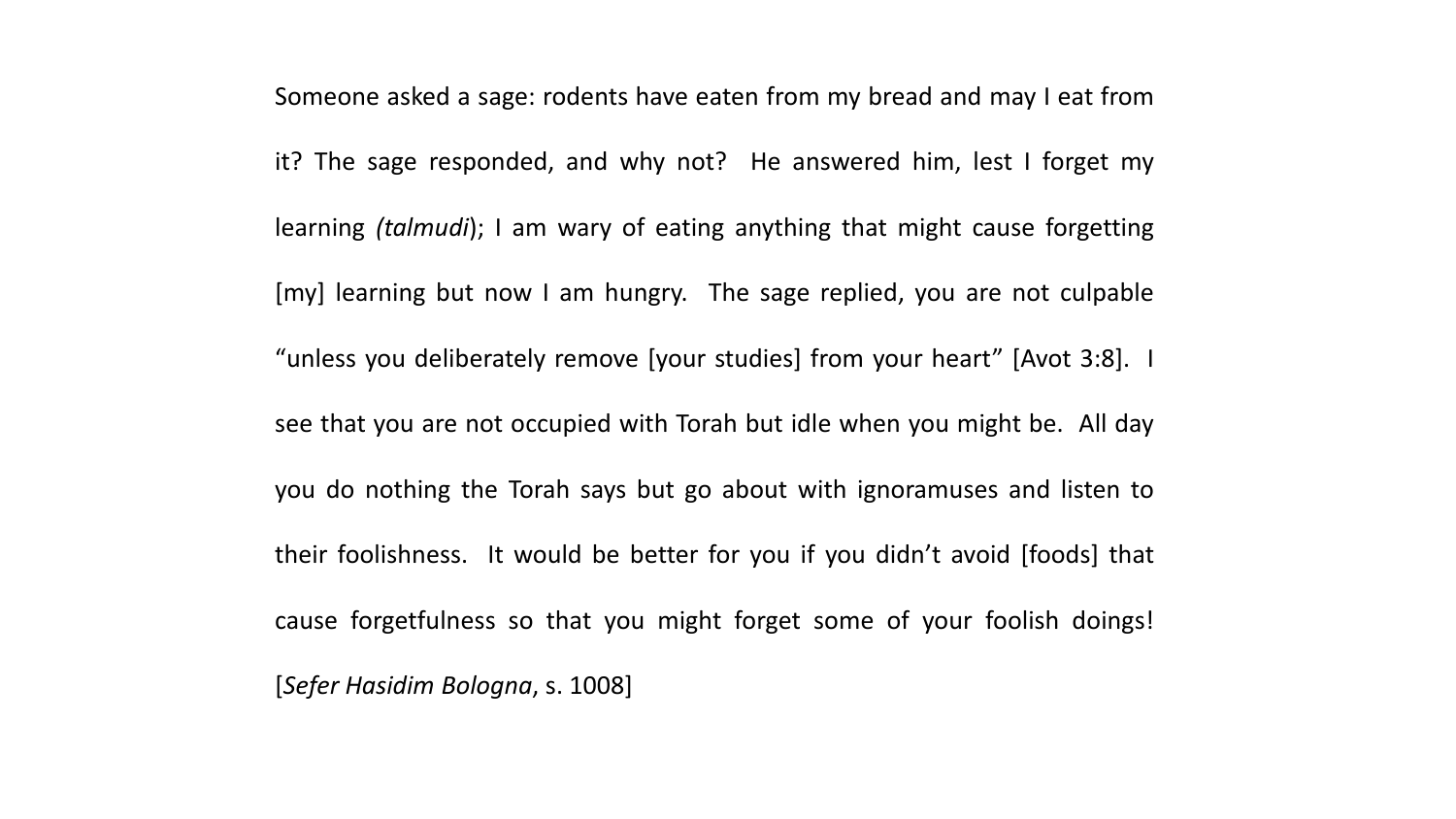Hayim Vital, Kabbalah ma'asit ve-alkhimyah

Excerpt in Yael Buchman, "Rabbi Hayim Vital's Notebook of Practical Advice" [in Hebrew], Cathedra 99 (2001), p. 57.